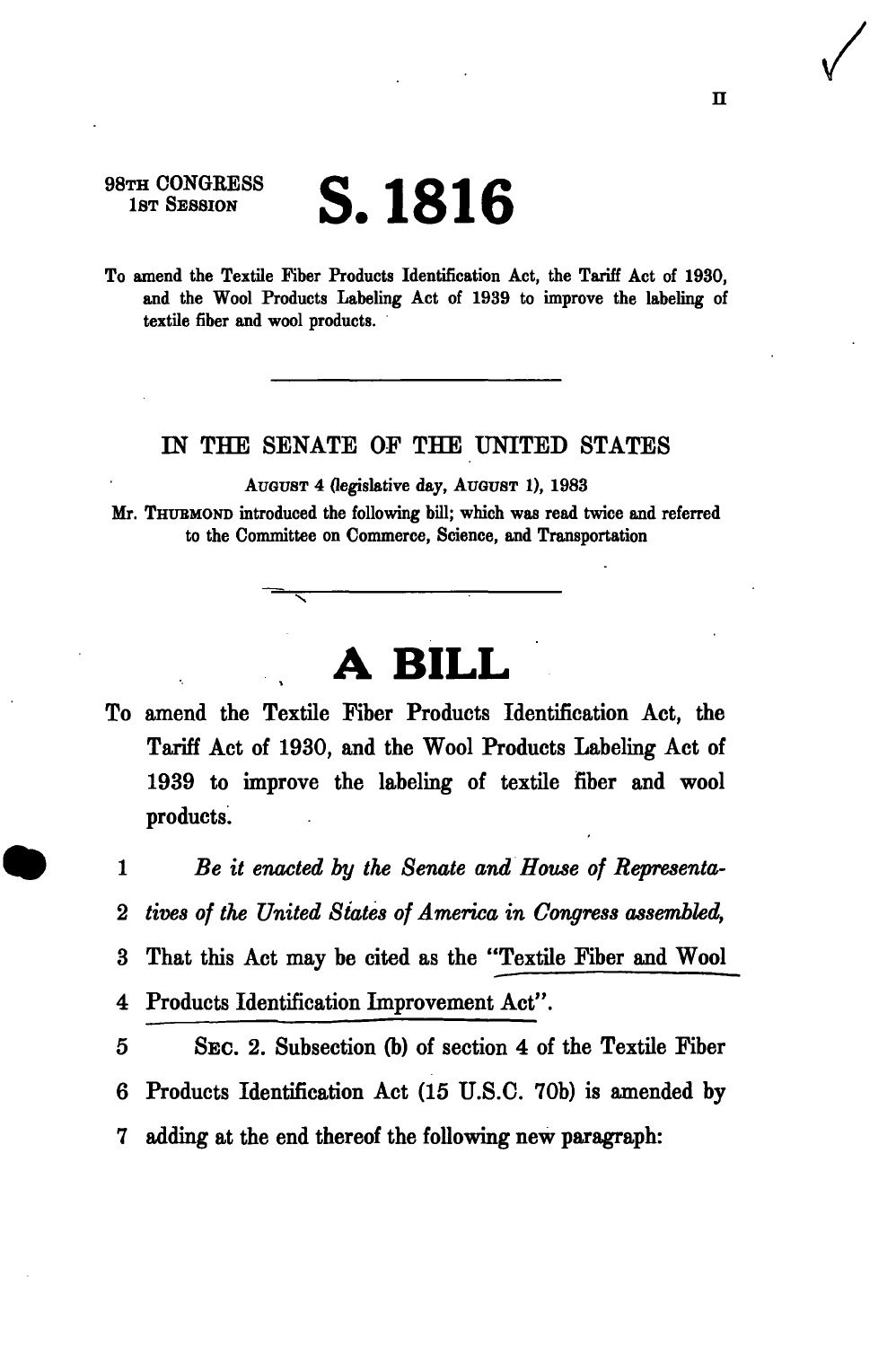1 "(5) If it is a textile fiber product processed or 2 manufactured in the United States, it be so identi-3 fied.".

4 SEC. 3. Subsection (e) of section 4 of the Textile Fiber 5 Products Identification Act (15 U.S.C. 70b) is amended to 6 read as follows:

7 "(e) For purposes of this Act, in addition to the textile 8 fiber products contained therein, a package of textile fiber 9 products intended for sale to the ultimate consumer shall be 10 misbranded unless such package has affixed to it a stamp, 11 tag, label, or other means of identification bearing the infor-12 mation required by subsection (b), with respect to such con-13 tained textile fiber products, or is transparent to the extent it 14 allows for the clear reading of the stamp, tag, label, or other 15 means of identification on the textile fiber product.".

16 SEC. 4. Section 4 of the Textile Fiber Products Identifi-17 cation Act (15 U.S.C. 70b) is amended by adding at the end 18 thereof the following new subsections:

19 "(i) For the purposes of this Act, a textile fiber product 20 shall be considered to be falsely or deceptively advertised 21 unless the same information as that required to be shown on 22 the stamp, tag, label, or other identification under subsection 23 (b) (4) or (5) of this section is contained in the heading, body, 24 or other part of any written catalog or other advertisement

2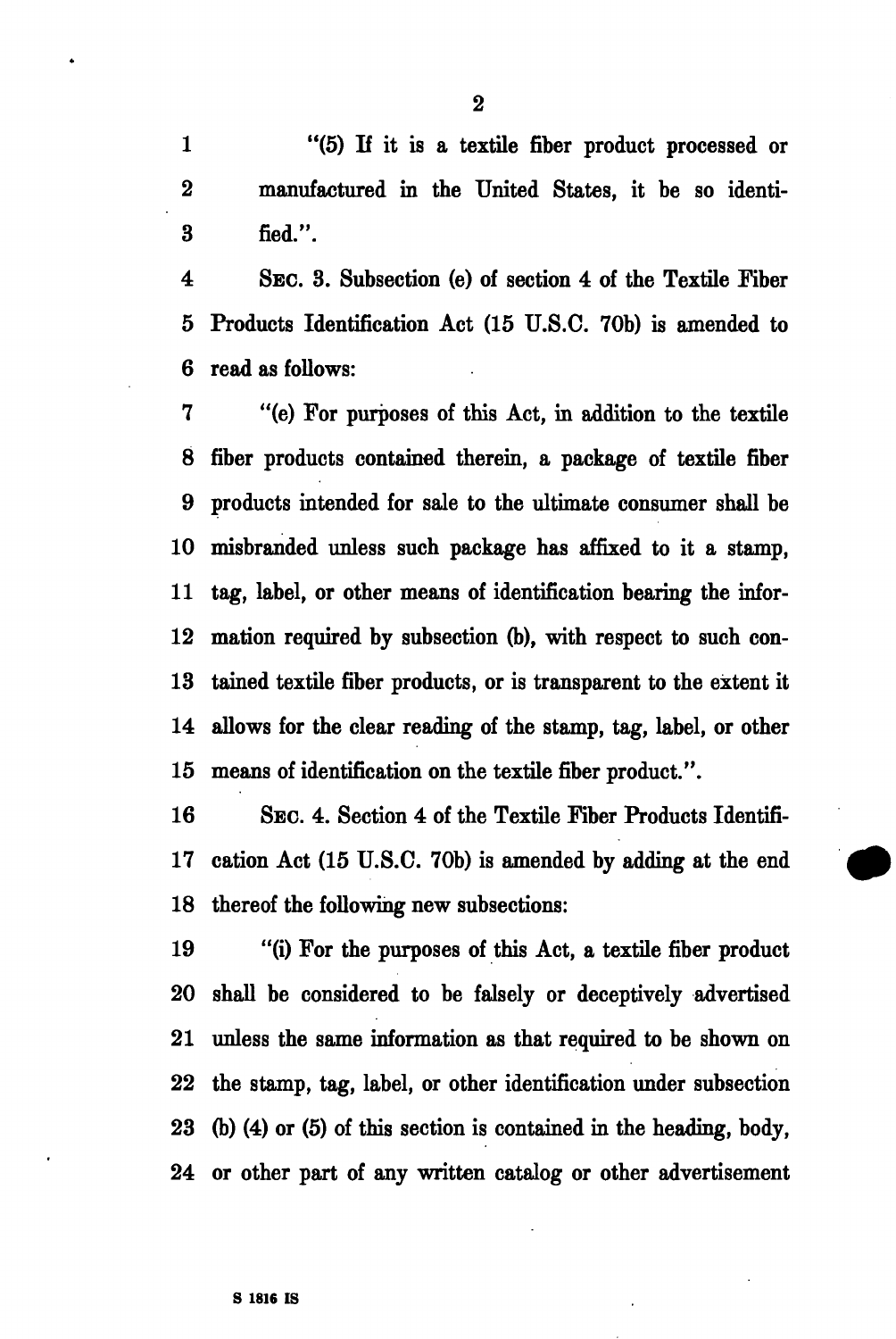1 which is used to aid, promote, or assist directly or indirectly 2 in the sale or offering for sale of such textile product.

3 "(j) For purposes of this Act, an imported textile fiber 4 product shall be misbranded if a stamp, tag, label, or other 5 identification conforming to the requirements of this section is 6 not on or affixed to such product in the most conspicuous 7 place on the inner side of such product, unless it is on or 8 affixed on the outer side of such product.".

9 SEC. 5. Subsection (c) of section 304 of the Tariff Act of 10 1930 (19 U.S.C. 1304) is amended by adding "to the country 11 of origin'' after "exported''.

12 SEC. 6. Paragraph (2) of section 4(a) of the Wool Prod-13 ucts Labeling Act of 1939 (15 U.S.C. 68b(a)) is amended by 14 adding at the end thereof the following new subparagraphs: 15 "(5) If it is an imported wool product without the 16 name of the country where processed or manufactured. 17 "(6) If it is a wool product processed or manufac-18 tured in the United States, it shall be so identified.". 19 SEC. 7. Section 4 of the Wool Products Labeling Act of 20 1939 (15 U.S.C. 68B) is amended by adding at the end 21 thereof the following new subsections:

22 "(i) For the purposes of this Act, a wool product shall be 23 considered to be falsely or deceptively advertised unless the 24 same information as that required to be shown on the stamp, 25 tag, label, or other identification under subsection (a) (5) or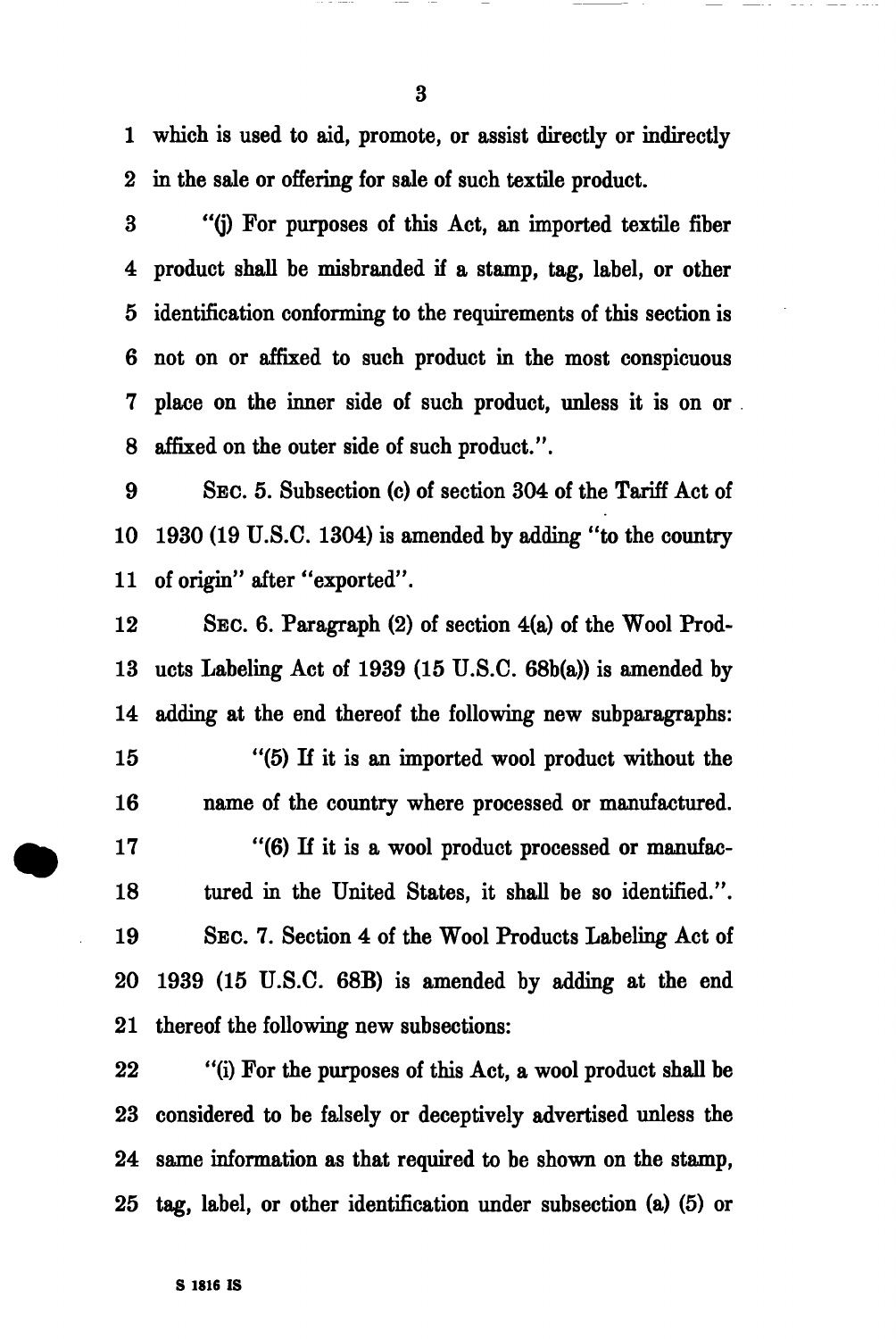1 (6) of this section is contained in the heading, body, or other 2 part of any written catalog or other advertisement which is 3 used to aid, promote, or assist directly or indirectly in the 4 sale or offering for sale of such wool product.

5 "(j) For purposes of this Act, and imported wool product 6 shall be misbranded if a stamp, tag, label, or other identifica-7 tion conforming to the requirements of this section is not on 8 or affixed to such product in the most conspicuous place on 9 the inner side of such product, unless it is on or affixed on the 10 outer side of such product.".

11 SEC. 8. Section 5 of the Wool Products Labeling Act of 12 1939 (15 U.S.C. 68c) is amended—

13 (1) by striking out "Any person" in the first para-14 graph and inserting in lieu thereof "(a) Any person",

15 (2) by striking out "Any person" in the second 16 paragraph and inserting in lieu thereof "(b) Any 17 person", and

18 (3) by inserting after subsection (b) (as designated 19 by this section) the following new subsection:

20 "(c) For the purposes of subsections (a) and (b) of this 21 section, any package of wool products intended for sale to the 22 ultimate consumer shall also be considered a wool product 23 and shall have affixed to it a stamp, tag, label, or other 24 means of identification bearing the information required by 25 section 4, with respect to the wool products contained there